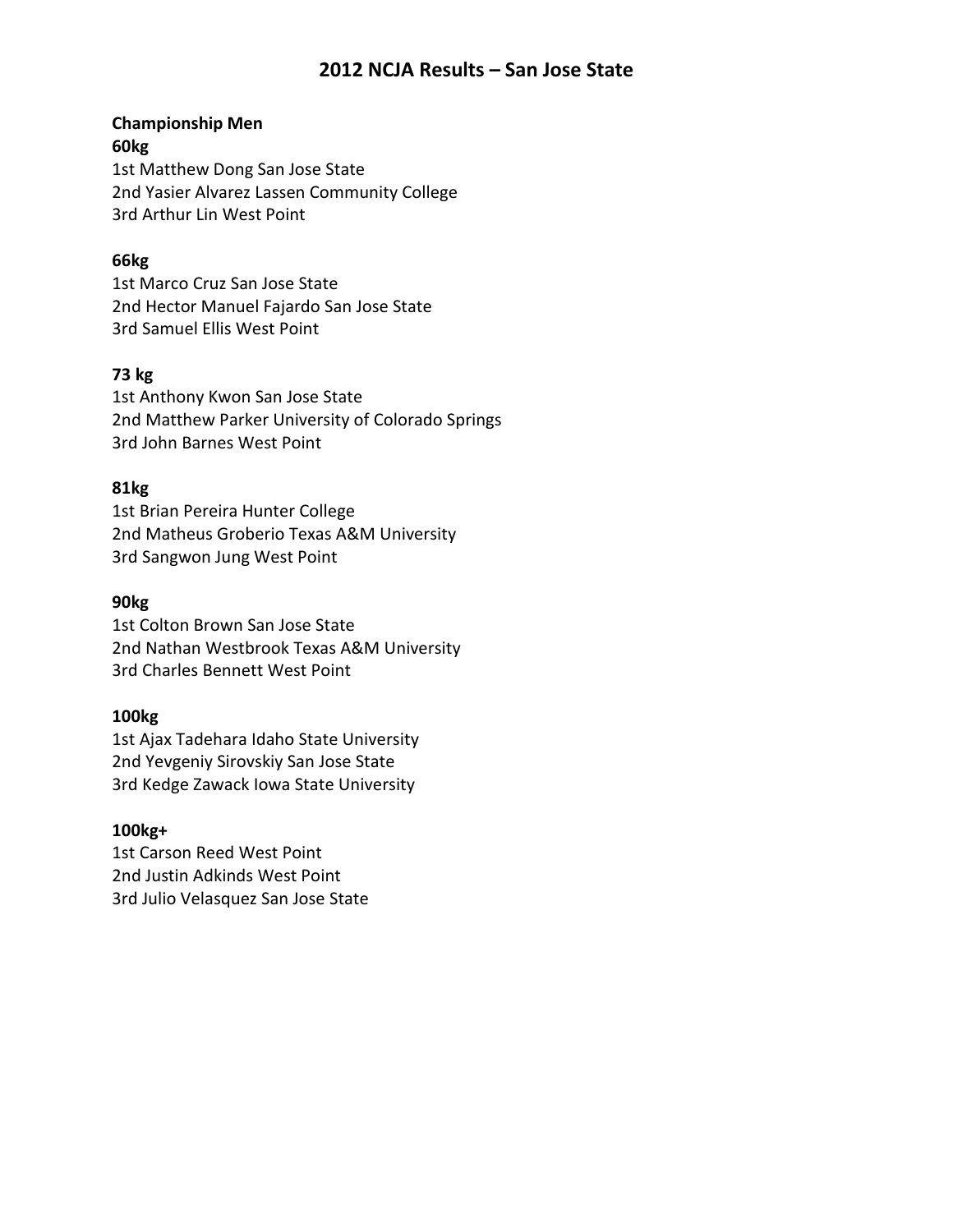### **Championship Women 48kg** 1st Juliet Talavera West Point

2nd Angelina Costa San Jose State

### **52kg**

1st Melissa Templeman UC Berkeley 2nd Sarah Neyra USAF Academy 3rd Katie Loss West Point

### **57kg**

1st Krista Tsutsui Fresno City College 2nd Mary Decker Charis Bible College 3rd Veronica Graves University of Colorado

### **63kg**

1st Sofia Mani University of Colorado 2nd Heather Erin Purkey West Point 3rd Martha Satoko Tsutsui CSU Fresno

### **70kg**

1st Katie Foxx San Jose State University 2nd Jordyn Koll Iowa State University

## **78kg**

1st Alyssa Gilkey Iowa State University 2nd Elizabeth A Posey West Point

## **78+kg**

1st Ronny Elor Diablo Valley College 2nd Molly Ann Sturgis Iowa State University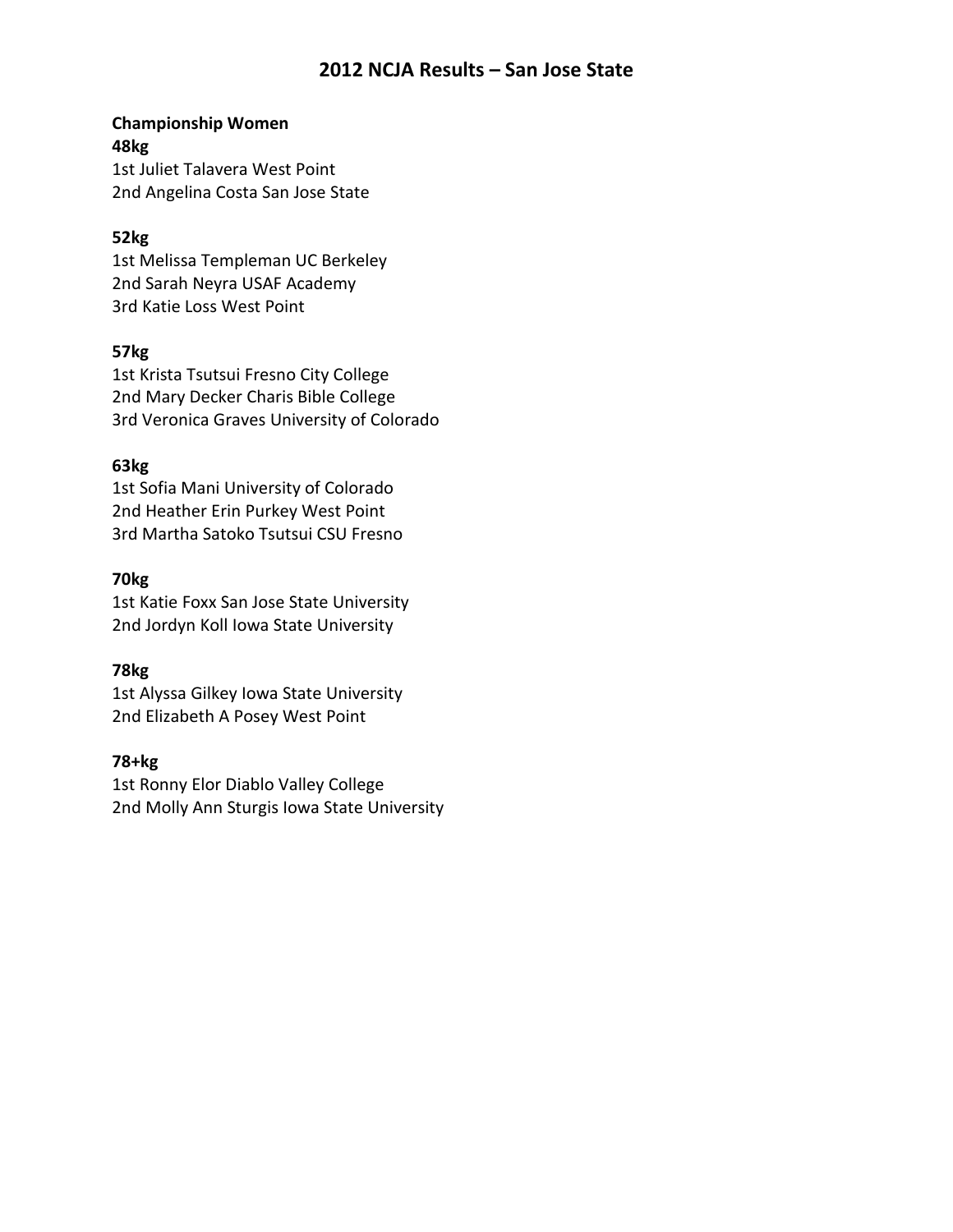# **Novice Men**

**60kg** 1st Richard Kim West Point 2nd Alex Chebotarev UC Davis 3rd Samuel Sands West Point

## **66kg**

1st Carson Giammaria West Point 2nd Jake Purkey West Point 3rd Timothy Ditrich Iowa State University

# **73kg**

1st Yonatan S. Wunderman San Jose State 2nd Darian E (Jason) Durden U.S. Naval Academy 3rd Josh Pennell West Point

## **81kg**

1st Micahel Dean Miranda West Point 2nd Austin Bowmen West Point 3rd Evan Forman UC Davis

# **90kg**

1st Aaron Jacobson West Point 2nd Anthony Matthew Sciuva West Point 3rd Eric Botello San Jose State

## **100kg**

1st Yevgeniy Sirovskiy San Jose State 2nd Arvis Gary Blakley University of Tennessee Judo Club 3rd Patrick Diehl West Point

## **100+kg**

1st Garrett Schubert West Point 2nd Richard Mendoza West Point 3rd Michael Iamanzedeh UC Davis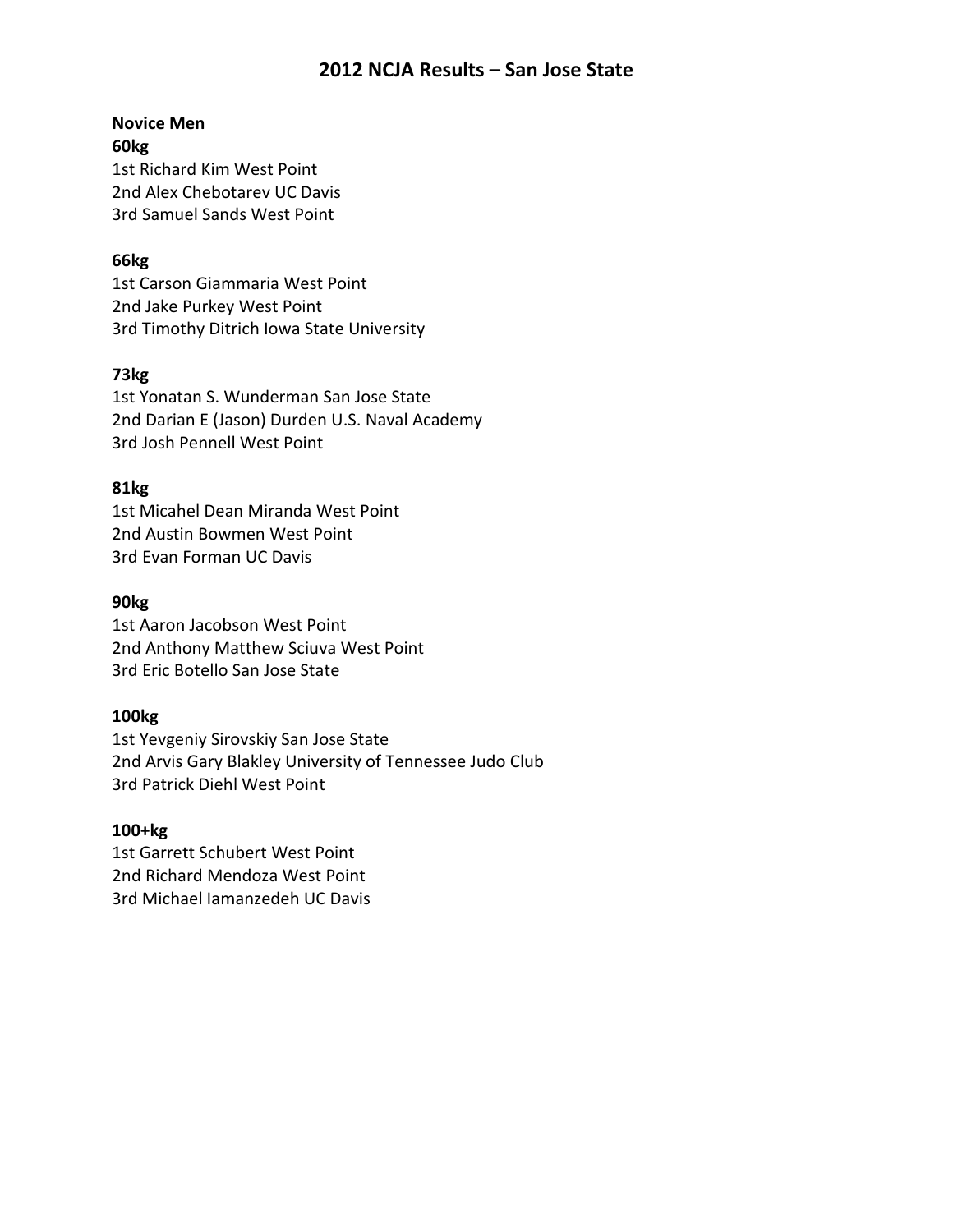# **Novice Women 48kg**

1st Olivia D Nguyen UC Davis 2nd Juliet Talavera West Point 3rd Angelina Costa San Jose State

## **52kg**

1st Katie Loss West Point 2nd Caitlin Ashley Kuehl UC Davis 3rd Shasten Hill Stanford University

## **57kg**

1st Katrina Pura Stanford University 2nd Victoria Marcus UC Davis 3rd Clare Catherine Schwager Iowa State University

## **63kg**

1st Rachel Oliver West Point 2nd Donna Jones U.S. Naval Academy

### **70kg**

1st Amelia Marie Murtha Iowa State University 2nd Emily Lewis West Point 3rd Anna Marie Graham Ball State University

## **78kg**

1st Robin Brost Colorado School of Mines 2nd Elizabeth A Posey West Point 3rd Courtney P. Roughen San Jose State

## **78+kg**

1st Nicole Reynoso UC Davis 2nd Anne Elizabeth Falbowski Iowa State University